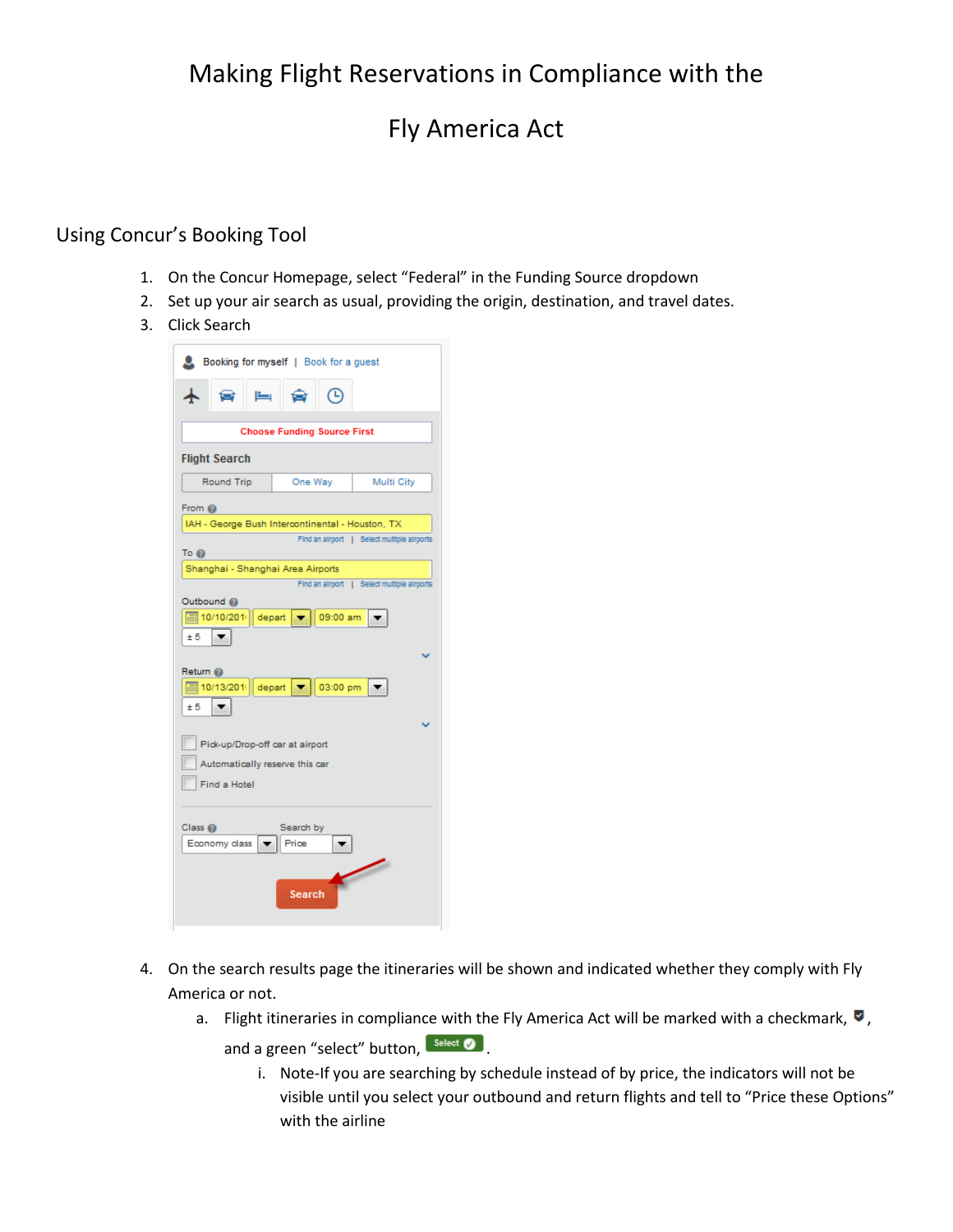| <b>Trip Library</b><br><b>Travel</b><br>Arrangers                                                                                | Templates<br><b>Tools</b>                 |                                            |                                |                                                                                                                                                                                                                                                                                                                                                                                                     |                           |                             |                                             |                                     |
|----------------------------------------------------------------------------------------------------------------------------------|-------------------------------------------|--------------------------------------------|--------------------------------|-----------------------------------------------------------------------------------------------------------------------------------------------------------------------------------------------------------------------------------------------------------------------------------------------------------------------------------------------------------------------------------------------------|---------------------------|-----------------------------|---------------------------------------------|-------------------------------------|
| <b>Trip Summary</b><br><b>Select Flights</b>                                                                                     |                                           |                                            |                                | All United fares that are purchased through Concur or Shorts Travel Agency will be discounted 2%. The discount is included in the fares shown below.<br>For itineraries that include United and additional airlines, the United portions will have to be issued on a separate ticket in order to utilize the contract<br>discounts. The second ticket will incur a second travel agent booking fee. |                           |                             |                                             |                                     |
| Round Trip<br>IAH - SHA<br>Outbound: Mon, 10/10/2016                                                                             | MON, OCT 10 - THU, OCT 13                 |                                            | HOUSTON, TX TO SHANGHAI, CHINA |                                                                                                                                                                                                                                                                                                                                                                                                     |                           |                             |                                             | Print / Email<br><b>Hide matrix</b> |
| Return: Thu, 10/13/2016                                                                                                          |                                           | <b>R</b>                                   | ₩                              | <b>ANA</b>                                                                                                                                                                                                                                                                                                                                                                                          | 1                         | ╲                           | A                                           | $\circledast$                       |
| <b>Finalize Trip</b>                                                                                                             | AII<br>274 results                        | United                                     | Multiple                       | AII<br><b>Nippon Airlines</b>                                                                                                                                                                                                                                                                                                                                                                       | Asiana<br><b>Airlines</b> | American<br><b>Airlines</b> | Delta                                       | Air<br>Canada                       |
|                                                                                                                                  |                                           | Most Preferred                             |                                |                                                                                                                                                                                                                                                                                                                                                                                                     |                           |                             |                                             |                                     |
| <b>Change Flight Search</b><br>∼                                                                                                 | 1 stop<br>87 results                      | 1.626.66<br>6 results                      | 899.16<br>1 results            | 798.56<br>17 results                                                                                                                                                                                                                                                                                                                                                                                |                           | 1.365.66<br>49 results      | 1.295.66<br>12 results                      | 1.328.06<br>2 results               |
| IAH - George Bush Intercontinental - Houston, T.<br>Find an airport   Select multiple airports                                   | 2 stops<br>187 results                    | 1,628.44<br>12 results                     | 774.36<br>82 results           |                                                                                                                                                                                                                                                                                                                                                                                                     | 1,099.16<br>2 results     | 1,113.16<br>70 results      | 1,359.66<br>21 results                      |                                     |
| SHA - Shanghai Area Airports - Shanghai<br>Find an airport   Select multiple airports                                            | <b>III</b> Baggage Fee Policies           |                                            |                                |                                                                                                                                                                                                                                                                                                                                                                                                     |                           |                             |                                             | Hide fare display legend            |
| Outbound<br>图 10/10/201<br>der<br>09:00<br>± 5<br>$\overline{\phantom{0}}$<br>▼<br>$\blacktriangledown$                          | R Ticket is refundable<br>Turboprop plane |                                            |                                | ) Flight/Train arrives on a different day<br>This option is Fly America Act with Open Skies Exceptions compliant SGogo Wi-Fi 100% coverage                                                                                                                                                                                                                                                          |                           |                             | <b>A</b> Short or long connection time      |                                     |
| Return<br>  10/13/201<br>03:00<br>± 5<br>der<br>$\overline{\phantom{a}}$<br>$\overline{\phantom{a}}$<br>$\overline{\phantom{a}}$ |                                           | ** Quiet car available (no cell phone use) |                                |                                                                                                                                                                                                                                                                                                                                                                                                     |                           |                             |                                             |                                     |
|                                                                                                                                  | Shop by Fares                             | Shop by Schedule                           |                                |                                                                                                                                                                                                                                                                                                                                                                                                     |                           |                             | Sorted By: Policy - Most Compliant          |                                     |
| Class <sub>®</sub><br>Search by<br>Economy class<br>Price<br>$\blacktriangledown$<br>$\blacktriangledown$                        | Displaying: 200 out of 274 results.       |                                            |                                |                                                                                                                                                                                                                                                                                                                                                                                                     |                           |                             | << Previous   Page: 1 of 20   Next >>   All |                                     |
|                                                                                                                                  |                                           |                                            |                                |                                                                                                                                                                                                                                                                                                                                                                                                     |                           |                             | <b>Both Indicate Compliance</b>             |                                     |
| Search                                                                                                                           | United<br><b>RA</b>                       |                                            | 10:10a IAH 2 05:25p PVG        |                                                                                                                                                                                                                                                                                                                                                                                                     | 1 stop SFO                | 18h 15m                     |                                             | \$1,626.66                          |
|                                                                                                                                  |                                           |                                            | 12:10p PVG → 04:40p IAH        |                                                                                                                                                                                                                                                                                                                                                                                                     | 1 stop SFO                |                             | 17h 30m                                     | Select @                            |
| Outbound - Mon, Oct 10<br>∼                                                                                                      |                                           |                                            |                                |                                                                                                                                                                                                                                                                                                                                                                                                     |                           |                             |                                             | Flight details $\vee$               |
|                                                                                                                                  |                                           |                                            |                                |                                                                                                                                                                                                                                                                                                                                                                                                     |                           |                             |                                             |                                     |
| Depart 06:30 A - 01:30 P                                                                                                         |                                           |                                            | 10:10a IAH                     | $D$ 05:25p PVG                                                                                                                                                                                                                                                                                                                                                                                      | 1 stop SFO                |                             | 18h 15m                                     | \$1,626.66                          |
| Arrive 02:55 P - 06:55 P                                                                                                         | United<br>へ                               |                                            |                                |                                                                                                                                                                                                                                                                                                                                                                                                     |                           |                             |                                             |                                     |

b. Flight itineraries not in compliance with the Fly America act will not be marked with the

checkmark,  $\bullet$ , and will have a yellow select button,  $\frac{\text{Select } \Lambda}{\text{Set } \text{Set }}$ .

i. Note-If you are searching by schedule instead of by price, the indicators will not be visible until you select your outbound and return flights and tell to "Price these Options" with the airline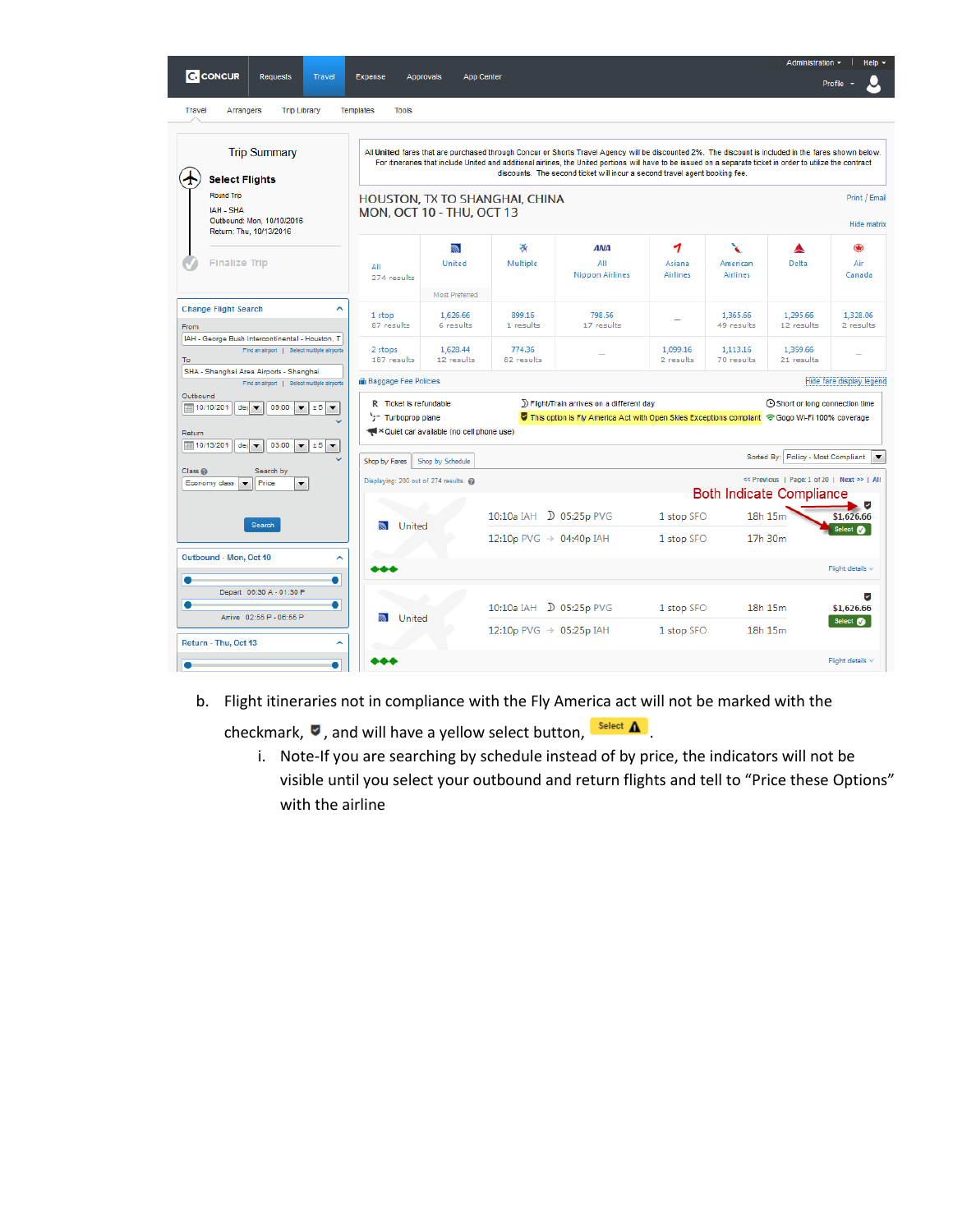|                                                                                                               |                                                                              |                        |                                                      |                                                                                                                                                                                                                                             |                                                            |                             | Administration -                       | Help $\sim$                         |
|---------------------------------------------------------------------------------------------------------------|------------------------------------------------------------------------------|------------------------|------------------------------------------------------|---------------------------------------------------------------------------------------------------------------------------------------------------------------------------------------------------------------------------------------------|------------------------------------------------------------|-----------------------------|----------------------------------------|-------------------------------------|
| <b>C</b> CONCUR<br><b>Requests</b><br>Travel                                                                  | <b>Expense</b><br><b>Approvals</b>                                           | <b>App Center</b>      |                                                      |                                                                                                                                                                                                                                             |                                                            |                             |                                        | Profile +                           |
| <b>Trip Library</b><br>Travel<br>Arrangers                                                                    | <b>Templates</b><br><b>Tools</b>                                             |                        |                                                      |                                                                                                                                                                                                                                             |                                                            |                             |                                        |                                     |
| <b>Trip Summary</b>                                                                                           |                                                                              |                        |                                                      | All United fares that are purchased through Concur or Shorts Travel Agency will be discounted 2%. The discount is included in the fares shown below.                                                                                        |                                                            |                             |                                        |                                     |
| <b>Select Flights</b>                                                                                         |                                                                              |                        |                                                      | For itineraries that include United and additional airlines, the United portions will have to be issued on a separate ticket in order to utilize the contract<br>discounts. The second ticket will incur a second travel agent booking fee. |                                                            |                             |                                        |                                     |
| Round Trip<br>IAH - SHA<br>Outbound: Mon, 10/10/2016                                                          | HOUSTON, TX TO SHANGHAI, CHINA<br>MON, OCT 10 - THU, OCT 13                  |                        |                                                      |                                                                                                                                                                                                                                             |                                                            |                             |                                        | Print / Email<br><b>Hide matrix</b> |
| Return: Thu, 10/13/2016                                                                                       |                                                                              | <b>R</b>               | ₩                                                    | <b>ANA</b>                                                                                                                                                                                                                                  | 1                                                          | x                           | ▴                                      | ⊕                                   |
| <b>Finalize Trip</b>                                                                                          | All<br>274 results                                                           | <b>United</b>          | Multiple                                             | AII<br><b>Nippon Airlines</b>                                                                                                                                                                                                               | Asiana<br><b>Airlines</b>                                  | American<br><b>Airlines</b> | Delta                                  | Air<br>Canada                       |
| ᄉ                                                                                                             |                                                                              | Most Preferred         |                                                      |                                                                                                                                                                                                                                             |                                                            |                             |                                        |                                     |
| <b>Change Flight Search</b><br>From                                                                           | 1 stop<br>87 results                                                         | 1.626.66<br>6 results  | 899.16<br>1 results                                  | 798.56<br>17 results                                                                                                                                                                                                                        |                                                            | 1.365.66<br>49 results      | 1.295.66<br>12 results                 | 1.328.06<br>2 results               |
| IAH - George Bush Intercontinental - Houston, T.<br>Find an airport   Select multiple airports<br>To          | 2 stops<br>187 results                                                       | 1,628.44<br>12 results | 774.36<br>82 results                                 |                                                                                                                                                                                                                                             | 1.099.16<br>2 results                                      | 1.113.16<br>70 results      | 1,359.66<br>21 results                 |                                     |
| SHA - Shanghai Area Airports - Shanghai<br>Find an airport   Select multiple airports                         | <b>Ill</b> Baggage Fee Policies                                              |                        |                                                      |                                                                                                                                                                                                                                             |                                                            |                             |                                        | Hide fare display legend            |
| Outbound<br>der<br>09:00<br>$\overline{\phantom{a}}$<br>± 5                                                   | R Ticket is refundable                                                       |                        |                                                      | D Flight/Train arrives on a different day                                                                                                                                                                                                   |                                                            |                             | <b>O Short or long connection time</b> |                                     |
| Return                                                                                                        | y <sup>-</sup> Turboprop plane<br>** Quiet car available (no cell phone use) |                        |                                                      | This option is Fly America Act with Open Skies Exceptions compliant SGogo Wi-Fi 100% coverage                                                                                                                                               |                                                            |                             |                                        |                                     |
| 10/13/201<br>03:00<br>$de1$ $\blacktriangledown$<br>± 5<br>▼                                                  | Shop by Fares                                                                | Shop by Schedule       |                                                      |                                                                                                                                                                                                                                             |                                                            |                             | Sorted By: Policy - Most Compliant     |                                     |
| Class <sub>®</sub><br>Search by<br>$\overline{\phantom{a}}$<br>Economy class<br>Price<br>$\blacktriangledown$ | Displaying: 2 out of 274 results.                                            |                        |                                                      |                                                                                                                                                                                                                                             | No Checkmark, Yellow Button<br>Indicates Not in Compliance |                             |                                        |                                     |
|                                                                                                               |                                                                              |                        | 08:30a IAH 2 08:55p PVG                              |                                                                                                                                                                                                                                             | 2 LAX/ICN                                                  | 23h 25m                     |                                        | \$1.099.16                          |
| Search                                                                                                        | Asiana Airlines <sup>1</sup>                                                 |                        | 06:00p SHA ) 05:45p IAH                              |                                                                                                                                                                                                                                             | 2 GMP/LAX <sup>O</sup>                                     | 36h 45m                     |                                        | Select A                            |
| Outbound - Mon, Oct 10<br>^                                                                                   |                                                                              |                        | <sup>1</sup> Asiana Airlines 9513 operated by United |                                                                                                                                                                                                                                             |                                                            |                             |                                        |                                     |
| Depart 06:30 A - 01:30 P                                                                                      |                                                                              |                        |                                                      |                                                                                                                                                                                                                                             |                                                            |                             |                                        | Flight details v                    |
| Arrive 02:55 P - 06:55 P                                                                                      |                                                                              |                        | 09:15a IAH                                           | $D$ 08:55p PVG                                                                                                                                                                                                                              | 2 SFO/ICN                                                  |                             | 22h 40m                                | \$1,149.16                          |
| Return - Thu, Oct 13<br>́                                                                                     | Asiana Airlines <sup>1</sup>                                                 |                        | 06:00p SHA ) 05:45p IAH                              |                                                                                                                                                                                                                                             | 2 GMP/LAX <sup>O</sup>                                     |                             | 36h 45m                                | Select A                            |
|                                                                                                               |                                                                              |                        | <sup>1</sup> Asiana Airlines 9522 operated by United |                                                                                                                                                                                                                                             |                                                            |                             |                                        |                                     |

5. If the flight itinerary chosen does not comply with the Fly America Act, a valid exception must be provided. Select the appropriate exception from the dropdown menu.

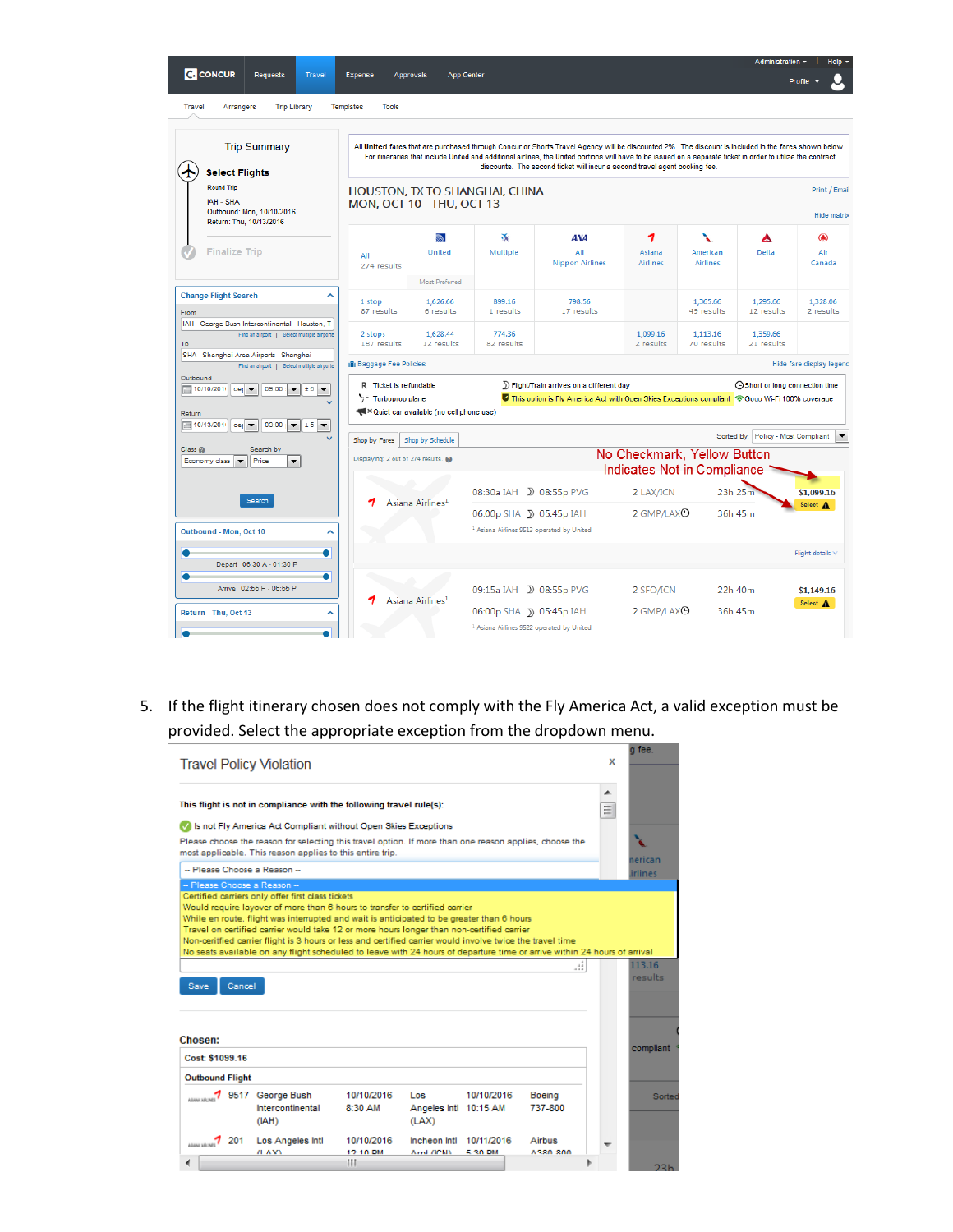6. Continue booking as usual. Be sure to progress through all screens until you are told the booking is finished.



#### Itinerary MUST be Included on the Expense Report

- 1. In order to maintain documentation of compliance, or exception, to the Fly America Act the itinerary data must be included on the expense report.
- 2. Itinerary data will appear in the "Available Expenses" section in Concur. To view your available expenses, simply click on the tile labeled "Available Expenses" on the Concur Homepage

|                                                                                                                                                                     | Administration -<br>Help $\sim$                                                |
|---------------------------------------------------------------------------------------------------------------------------------------------------------------------|--------------------------------------------------------------------------------|
| <b>C</b> CONCUR<br><b>Requests</b><br><b>Travel</b><br><b>Expense</b><br><b>App Center</b><br>Approvals                                                             | Profile -                                                                      |
| $\sqrt{\frac{1}{2}}$<br>THE TEXAS A&M<br>05<br>00<br><b>UNIVERSITY SYSTEM</b><br>Required<br>Authorization<br><b>New</b><br>Hello, WILLIAM<br>Requests<br>Approvals | 01<br>05<br>00<br>Available<br>Cash<br>Open<br>Reports<br>Advances<br>Expenses |

3. When using the University/Agency Travel card, Concur will match the imported credit card transaction with the itinerary data automatically. However, if it does not match automatically you should match manually by selecting the checkbox next to each expense and clicking on the "Match" button.

| <b>C.</b> CONCUR<br>Requests<br><b>Travel</b> | Expense<br>Approvals<br>App Center        |               |                    | Profile -  |
|-----------------------------------------------|-------------------------------------------|---------------|--------------------|------------|
| Manage Expenses<br><b>View Transactions</b>   | Cash Advances -                           |               |                    |            |
| Manage Expenses                               |                                           |               |                    |            |
| <b>NOT SUBMITTED</b>                          | <b>NOT SUBMITTED</b>                      |               |                    |            |
| Shanghai Research Trip<br>02/16/2016          | <b>Summer Research Trip</b><br>02/03/2016 |               |                    |            |
| \$0.00                                        | \$6,410.51                                |               |                    |            |
|                                               | <b>A</b> Exceptions                       |               |                    |            |
| <b>AVAILABLE EXPENSES</b>                     |                                           |               | <b>Click Match</b> |            |
|                                               |                                           |               | Move *<br>Match    | Delete     |
| <b>Expense Detail</b><br>▰                    | <b>Expense Type</b>                       | <b>Source</b> | Date A             | Amount     |
| <b>Julied Airlines</b><br>Select Both Items   | Airfare                                   | උ             | 04/05/2016         | \$1,626.66 |
| <b>D</b> *United Airlines                     | Airfare                                   | ❸             | 04/05/2016         | \$1,626.66 |

- 4. Once the card charge and itinerary are matched you can click and drag the paired item onto your expense report in the section above, or click the "Move" button and select which report to add to.
	- a. If a personal card was used to pay for the trip, the itinerary data will still populate into the available expense and must be imported onto the expense report.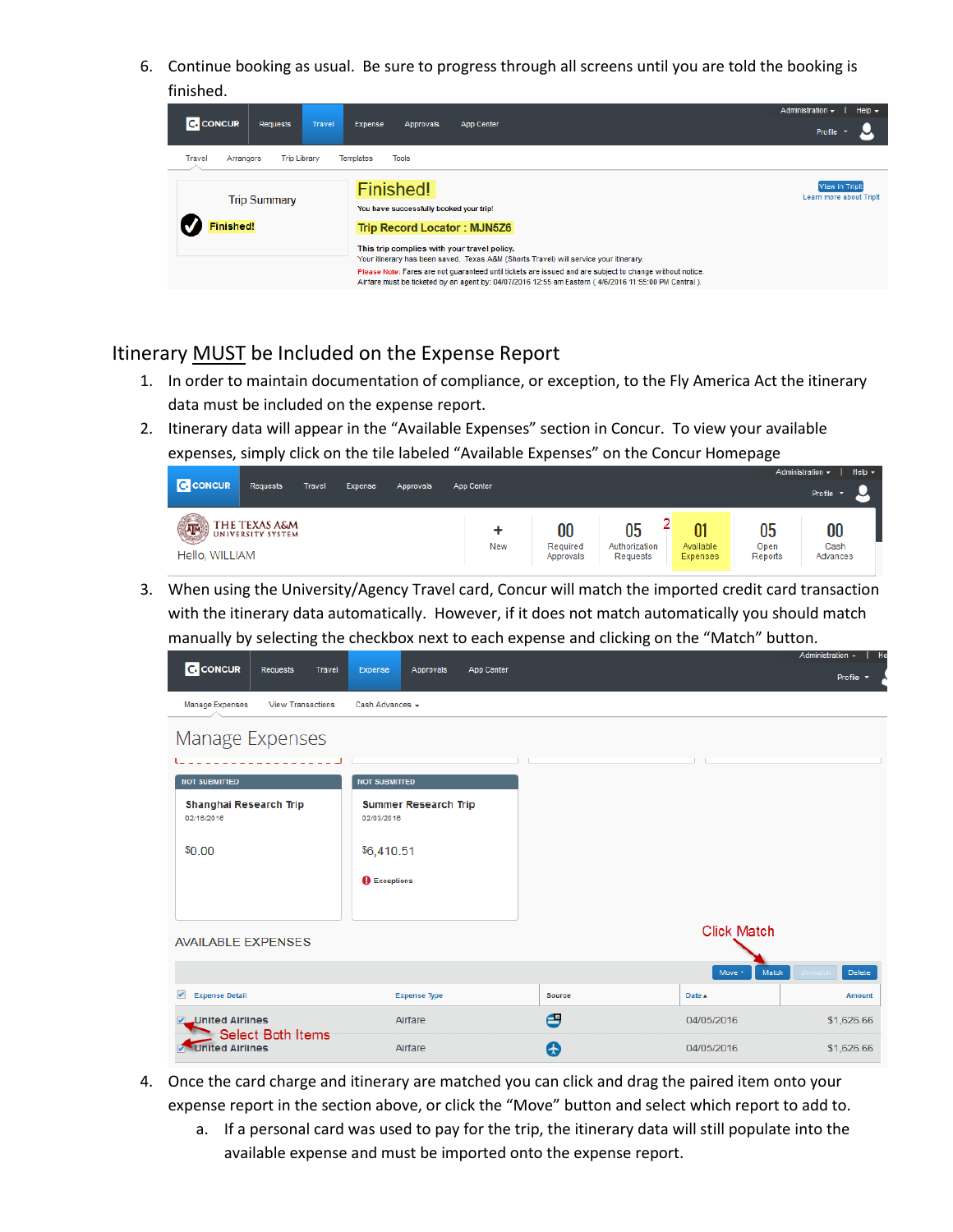| <b>AVAILABLE EXPENSES</b>            |                     | Click Move                                  |        |                                                                        |        |
|--------------------------------------|---------------------|---------------------------------------------|--------|------------------------------------------------------------------------|--------|
|                                      |                     |                                             |        | Move *<br>Unmatch                                                      | Delete |
| Expense Detail Select the<br>Expense | <b>Expense Type</b> | <b>Source</b>                               | Date A | To New Report<br>3/30 Fort Worth, Demo Law School                      | int    |
| <b>United Airlines</b>               | Airfare             | ≃<br>G                                      | 04/0!  | <b>Expenselt Demo</b>                                                  | 56     |
| <b>AVAILABLE RECEIPTS</b>            |                     | Select the Report to<br>Move the Expense to |        | 2/25 Fort Worth Demo<br>Shanghai Research Trip<br>Summer Research Trip |        |
|                                      |                     |                                             |        |                                                                        |        |

5. The itinerary is now added to the expense report and can be viewed to provide exception reasons for not complying with the act. To view the exception selected, hover over the itinerary button,  $\bullet$ , and click on the record locator number.

|                        |                                                            | Trip Itinerary: Shanghai Research                                        |                                        | × |
|------------------------|------------------------------------------------------------|--------------------------------------------------------------------------|----------------------------------------|---|
| Shangh                 | <b>Description</b><br><b>Start Date</b><br><b>End Date</b> | Trip Name/Description: Shanghai Research<br>: 10/10/2016<br>: 10/14/2016 | Click<br><b>Record Locator: MRN04E</b> |   |
| New Expense            | Flight Booking Information                                 |                                                                          |                                        |   |
| Expenses               | <b>Airline</b>                                             | : Asiana Airlines                                                        |                                        |   |
| Date v                 | Flight#                                                    | : 9517                                                                   |                                        |   |
|                        | Departure Date                                             | : $10/10/20168:30$ AM                                                    |                                        |   |
| <b>Adding New Expe</b> | From                                                       | * IAH                                                                    |                                        |   |
| 04/05/2016             | To                                                         | : LAX                                                                    |                                        |   |
| 08Q                    | Flight Booking Information                                 |                                                                          |                                        |   |
|                        | <b>Airline</b>                                             | : Asiana Airlines                                                        |                                        |   |
| Hover                  | Flight#                                                    | : 201                                                                    |                                        |   |
|                        | <b>Departure Date</b>                                      | : 10/10/2016 12:10 PM                                                    |                                        |   |
|                        | From                                                       | : LAX                                                                    |                                        | Ξ |
|                        | To                                                         | $\pm$ ICN                                                                |                                        |   |
|                        | <b>Flight Booking Information</b>                          |                                                                          |                                        |   |

6. On the next screen, any rule violations will be listed on the left side along with the exception selected during the booking process